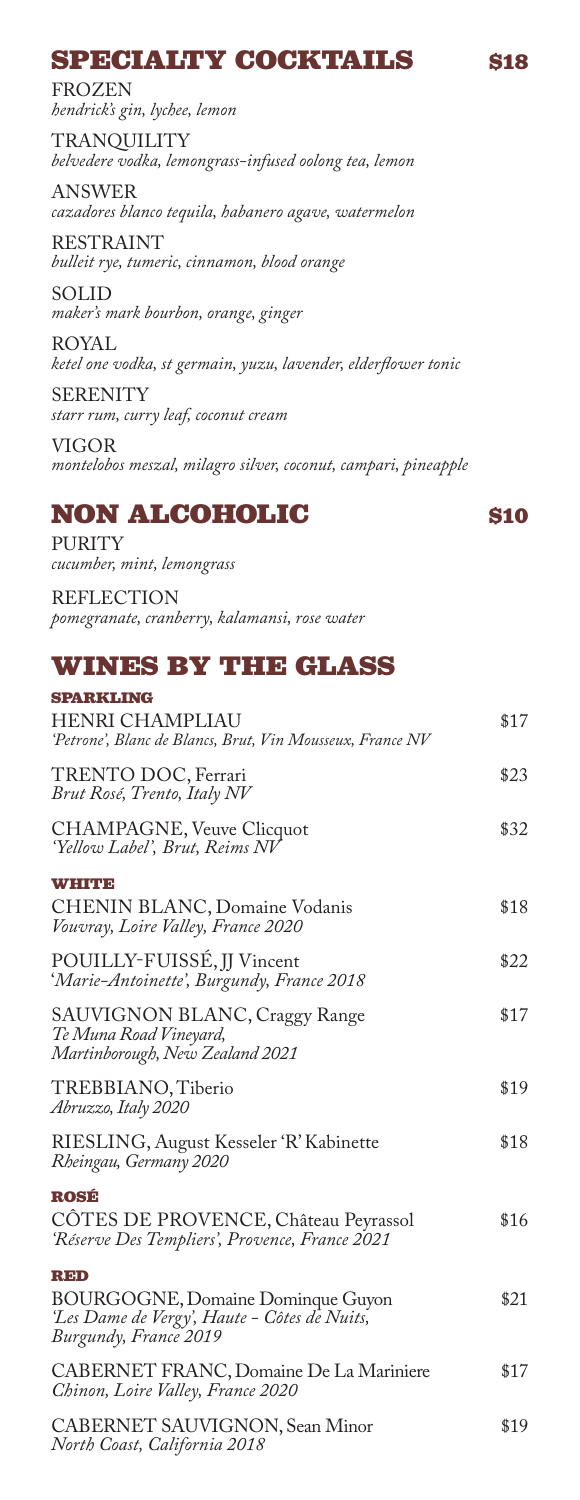# **DIM SUM**

| <b>EDAMAME DUMPLINGS</b><br>shallot-sauternes broth                                                                                                                                | \$18      |
|------------------------------------------------------------------------------------------------------------------------------------------------------------------------------------|-----------|
| <b>CANTONESE SPRING ROLLS</b><br>shrimp, chicken                                                                                                                                   | \$19      |
| LOBSTER EGG ROLLS<br>shrimp, thai basil, sweet chili                                                                                                                               | \$23      |
| JADE SHRIMP DUMPLING<br>bamboo shoot, pea shoots                                                                                                                                   | \$18      |
| CRISPY SMOKED SALMON DUMPLING<br>yuzu aioli                                                                                                                                        | \$18      |
| PORK POTSTICKERS<br>soy vinegar, chili                                                                                                                                             | \$17      |
| CRISPY CAULIFLOWER LOLLIPOPS<br>truffle, sweet rice, cheese                                                                                                                        | \$16      |
| <b>GENERAL TSO'S DUMPLINGS</b><br>chicken, hot & sour broth                                                                                                                        | \$18      |
| <b>CARROT DUMPLINGS</b><br>carrots, shiitake mushrooms, scallion                                                                                                                   | \$17      |
| <b>SHRIMP TOAST</b><br>sweet and sour                                                                                                                                              | \$18      |
| <b>OXTAIL DUMPLINGS</b><br>sweet soy, green apple, jalapeño                                                                                                                        | \$21      |
| DIM SUM TASTING FOR TWO/THREE<br>edamame dumplings, cantonese spring rolls, shrimp toast,<br>pork potstickers, general tso's dumplings, carrot dumplings.*<br>*1 piece per person. | \$45/\$65 |
| <b>APPETIZERS</b>                                                                                                                                                                  |           |
| COLD                                                                                                                                                                               |           |
| TUNA TARTARE SPRING ROLLS*<br>crispy shallot, ponzu                                                                                                                                | \$19      |
| PEKING DUCK SALAD*<br>poached egg, sherry vinaigrette                                                                                                                              | \$20      |
| PEA SHOOT SALAD<br>sesame dressing, crispy shallot                                                                                                                                 | \$17      |
| SPICY YELLOWTAIL YU SHENG*<br>smoked chili, pineapple                                                                                                                              | \$18      |
| нот                                                                                                                                                                                |           |
| CHILI ROCK SHRIMP<br>toasted ginger, pineapple                                                                                                                                     | \$25      |
| <b>PORK BUNS</b><br>charred pork belly, spicy shallots, napa cabbage                                                                                                               | \$19      |
| <b>SHORT RIB AND SCALLION PANCAKE</b><br>asian pear, ginger                                                                                                                        | \$18      |
|                                                                                                                                                                                    |           |

TEA SMOKED SPARE RIBS \$21 *hoisin barbeque, sesame*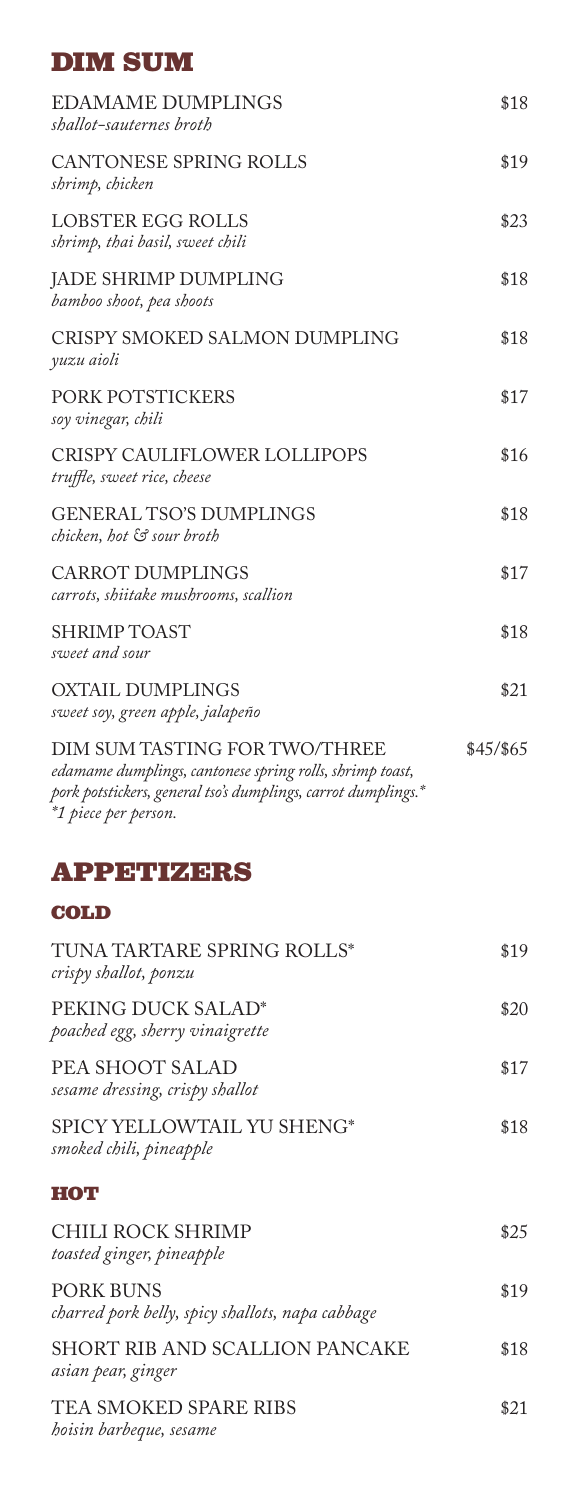#### **MEAT**

| SIZZLING SHORT RIB<br>mushroom chow fun, asian pear                | \$40 |
|--------------------------------------------------------------------|------|
| <b>BLACK PEPPER BEEF</b><br>wok tossed rib eye, crispy bird's nest | \$38 |
| MONGOLIAN LAMB CHOPS<br>crystallized ginger crust                  | \$47 |
| <b>TANGERINE BEEF</b><br>hanger steak, sweet tangerine soy         | \$37 |
| <b>CHARRED FILET OF BEEF</b><br>wonton crisps, mustard sauce       | \$45 |

# **FISH**

| GLAZED ALASKAN BLACK COD<br>chili eggplant, black bean relish | \$39 |
|---------------------------------------------------------------|------|
| SWEET & CRISPY JUMBO SHRIMP<br>citrus salad, radish           | \$37 |
| CANTONESE STEAMED SOLE<br>ginger, scallion oil, soy sauce     | \$34 |
| KUNG PAO MONKFISH<br>chili-szechuan sauce, peanuts            | \$34 |
| WHOLE SEA BASS<br>applewood smoked, ginger                    | \$48 |
| CRISPY SOFT SHELL CRAB<br>malaysian chili, pea leaves         | \$36 |

## **POULTRY**

| MA LA CHICKEN<br>szechuan peppercorns, chili, peanuts      | \$32 |
|------------------------------------------------------------|------|
| BROKEN CHILI CHICKEN<br>chinese pepper, charred scallion   | \$33 |
| ROAST CHICKEN CONGEE<br>maitake mushrooms, chinese cruller | \$33 |
| PEKING DUCK FOR TWO<br>cucumber, scallion, hoisin          | \$75 |

*EXECUTIVE CHEFS*  ZACHARY TAYLOR & YANG HUANG